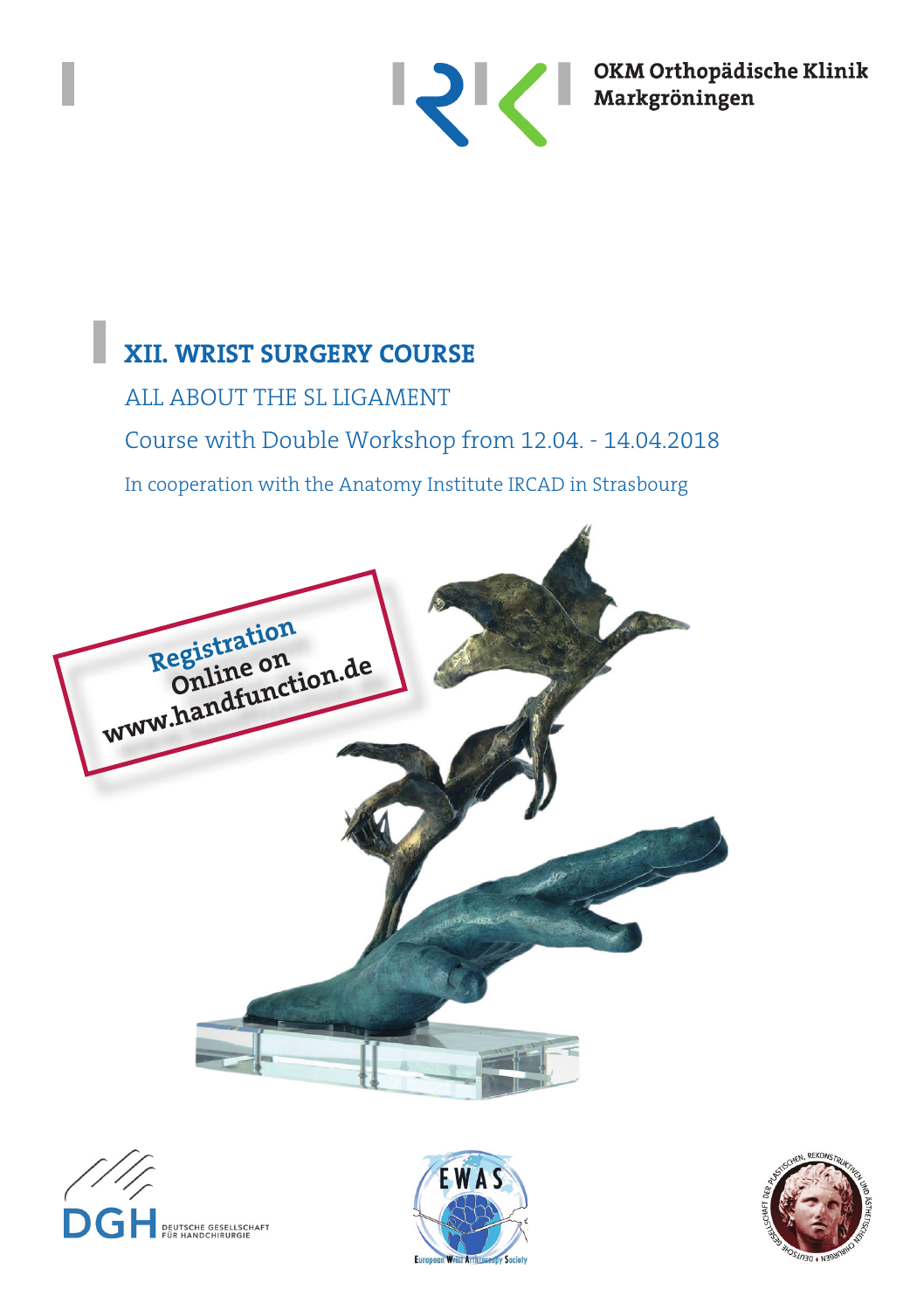







**B BRAUN** 

**SHARING EXPERTISE** 







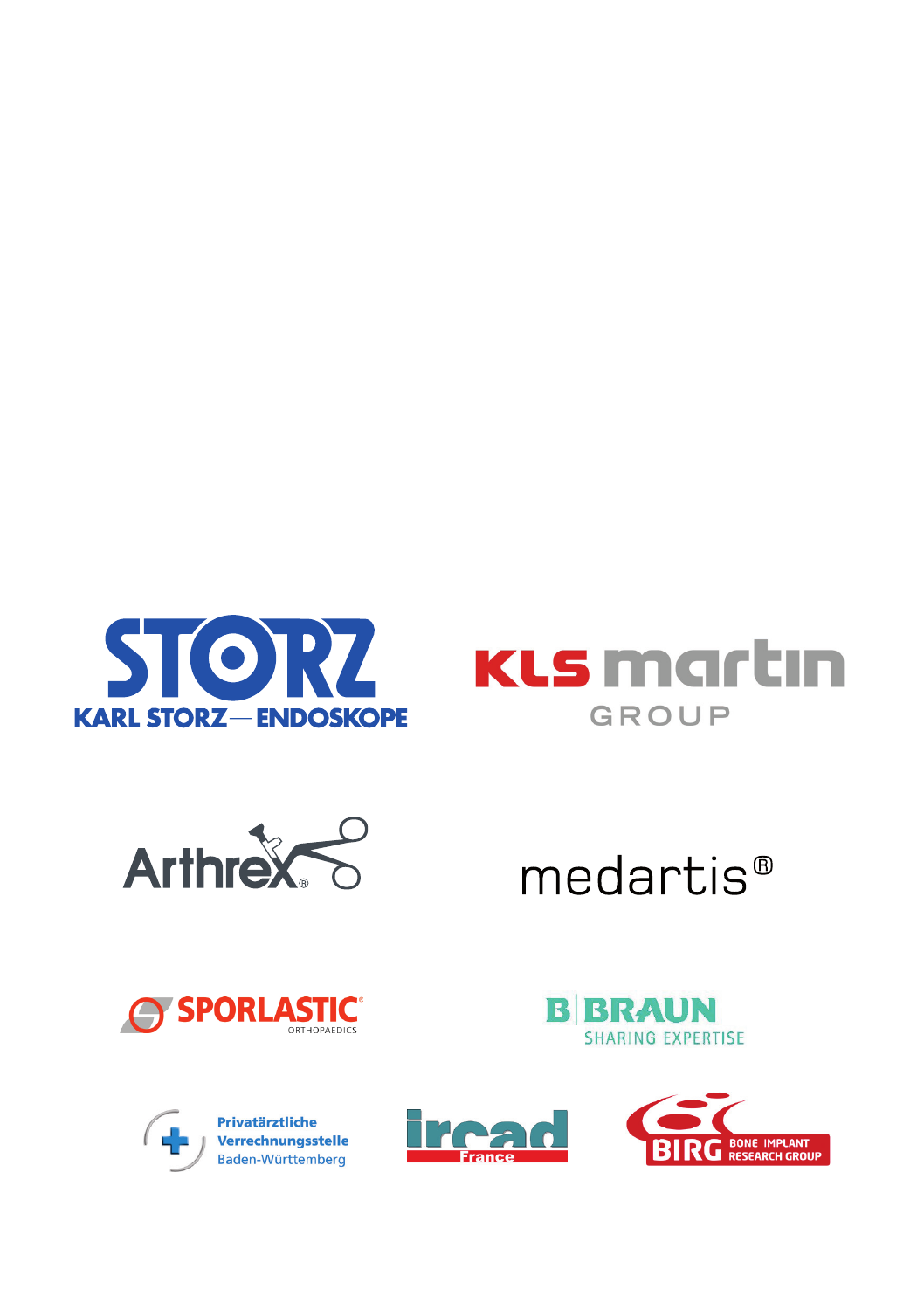### **Dear colleagues,**

the focus of our meeting after 7 years, will again be the SL-Ligament lesions. Many new exciting aspects and techniques came up since then. But still this argument is a very challenge to most of us. We will discuss these aspects and see the different techniques in live operations.

For selected participants we will continue with our double workshop on cadavers at the IRCAD in Strasbourg.

The first 40 registered participants will be admitted. The course will deal with either open or arthroscopic surgery. Official language will be English.

We hope to see you in Markgröningen for what is sure to be an exciting and productive symposium.

Best regards,

Prof. Max Haerle Clinic for Hand and Plastic Surgery

Unur



Prof. Dr. Max Haerle Head of Departement Clinic for Hand- und Plastic Surgery Orthopädische Klinik Markgröningen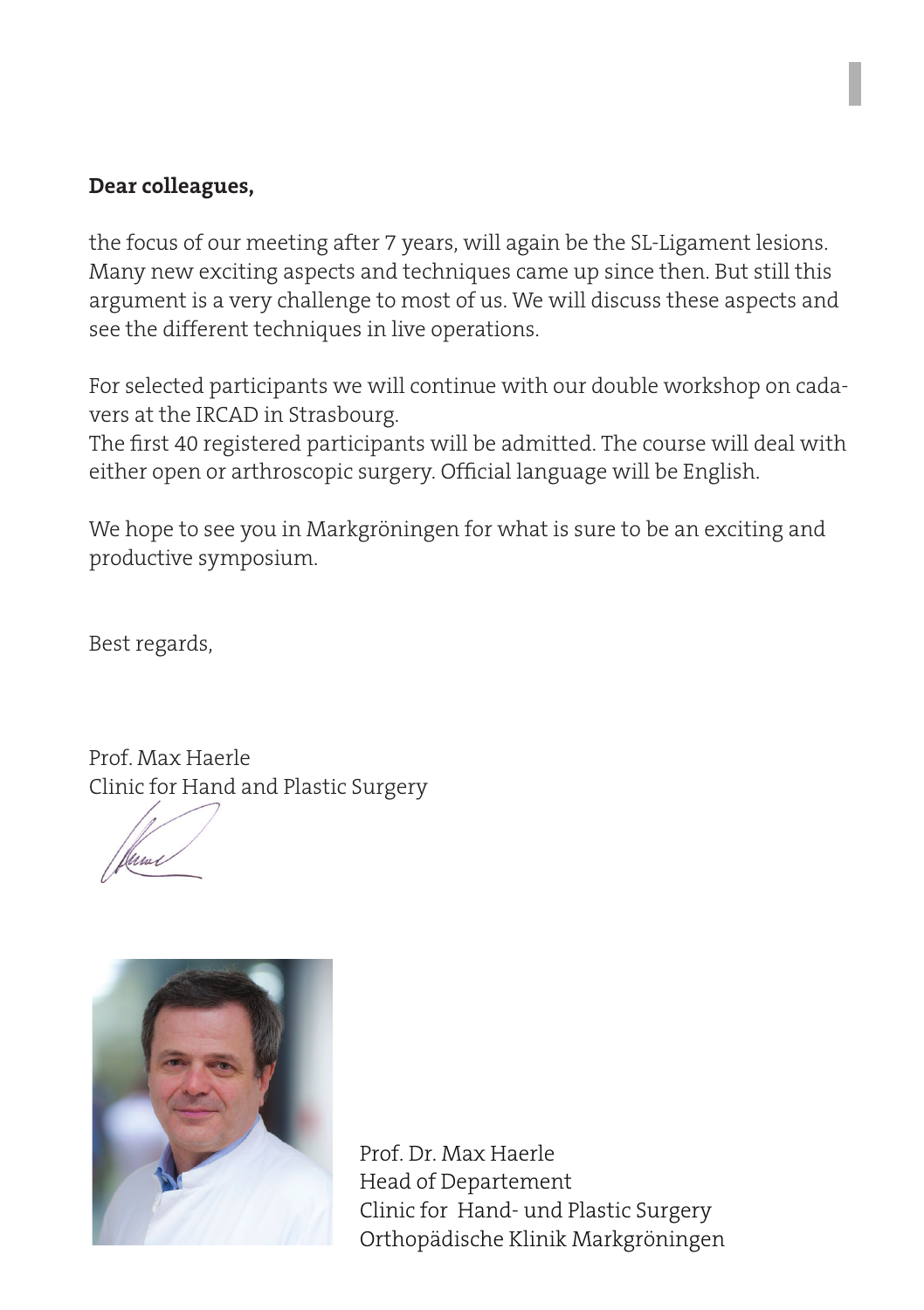## **Organisation**

#### **Experts**

| A. Atzei          | Treviso      | A. De Mas           | Pordenone          |
|-------------------|--------------|---------------------|--------------------|
| B. Battiston      | Torino       | Ch. Mathoulin       | Paris              |
| E. Baur           | Murnau       | K. Megerle          | München            |
| <b>B.</b> Bickert | Ludwigshafen | M. Richter          | Bonn               |
| F. Brunelli       | Paris        | K. Rudolf           | Hamburg            |
| N. Buschmeier     | Memmingen    | N.Schmelzer-Schmied | St. Gallen         |
| A. Chin           | Singapore    | J. v. Schoonhoven   | Bad Neustadt/Saale |
| M. Garcia-Elias   | Barcelona    | A. Sgarbossa        | <b>Brescia</b>     |
| J. Haugstvedt     | Oslo         | G. Szalay           | Gießen             |
| H. Krimmer        | Ravensburg   | G. Tünnerhoff       | Marbach            |
| M. Langer         | Münster      | A. Wahegaonkar      | Pune               |
| M. Levadoux       | Toulon       | C. Wong             | Hong Kong          |
| P. Liverneaux     | Strasbourg   | A. Zach             | Stralsund          |
| R. Luchetti       | Rimini       |                     |                    |

### **Registration**

Online on www.handfunction.de

### **Registration Fee**

Participants Symposium without Workshop: € 300 Participants Symposium with Workshop I or II (max. 20 Participants): € 1100 each

### **Hotel and social program**

We are pleased to forward you a list of hotels on request. Open expert dinner is planned for Thursday evening 12.04.2018. The workshop dinner is planned on Friday 13.04.2018 in Strasbourg. A reservation is obligatory for both dinners.

### **Venue**

Thursday and Friday, 12. + 13.04.2018 Orthopädische Klinik Markgröningen Saturday, 14.04.2018 IRCAD Institute Strasbourg

### **Congress Organisation**

Dr. Adrian Pleßmann E-Mail: verena.eisele@okm.de Fax: +49 7145 91-53921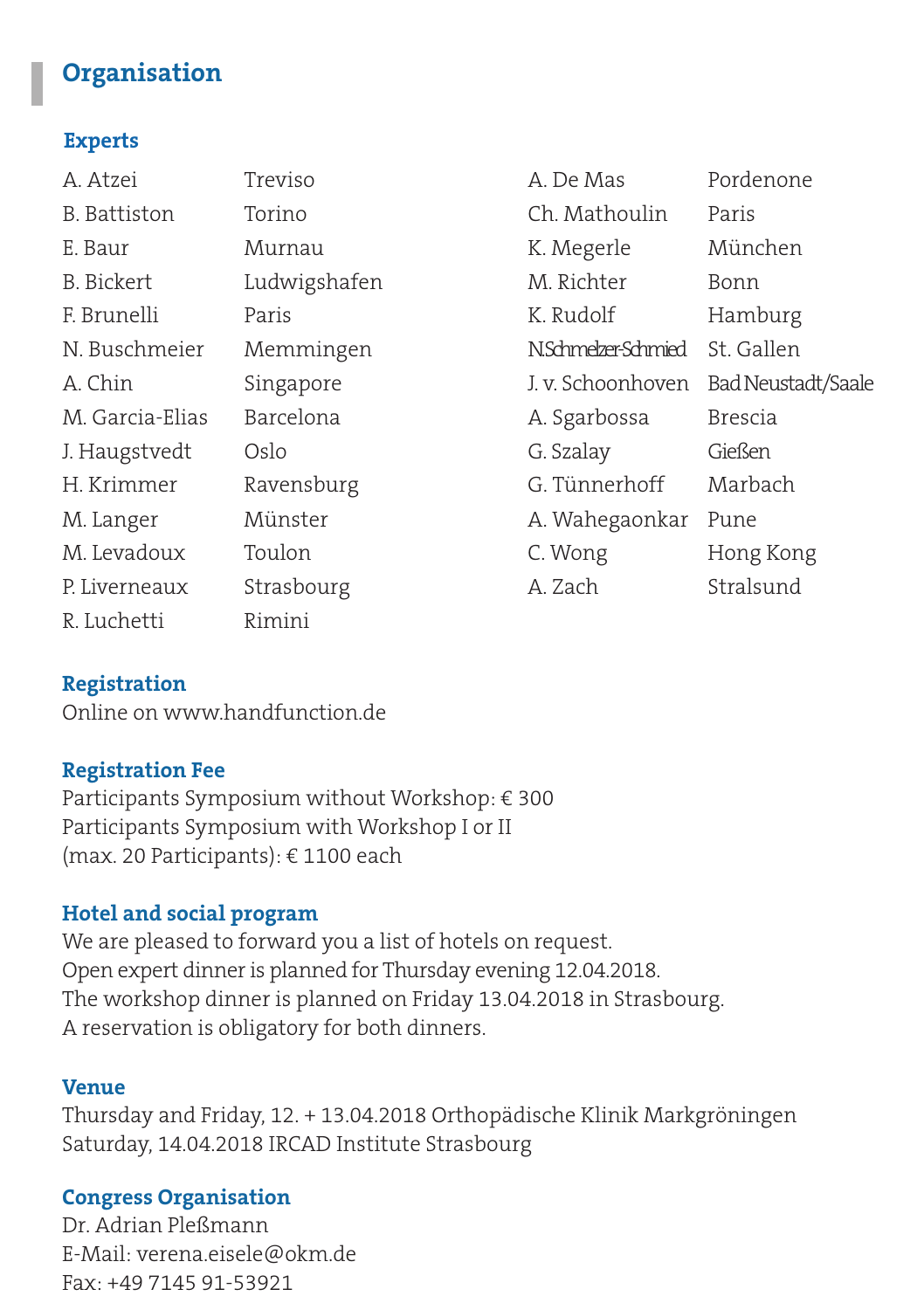**Program**

# **Thursday 12.04.2018**

| 20.00 | Dinner                                 |                 |
|-------|----------------------------------------|-----------------|
|       | Patient Presentation                   | Plessmann       |
|       | How to examine the wrist               | J. Haugstvedt / |
|       | 14.00 - 17.30 Wrist Examination Course |                 |

# **Friday 13.04.2018**

| 8.30            | Opening                                                                      | M. Haerle            |
|-----------------|------------------------------------------------------------------------------|----------------------|
| $8.35 - 9.15$   | Functional wrist anatomy with regards<br>to SL lesions                       | M. Langer            |
|                 | Diagnostic value                                                             | K. Megerle           |
|                 | Do our current classifications respect<br>our needs?                         | A. Sgarbossa         |
| $9.15 - 9.45$   | <b>Principles of acute SL lesions:</b>                                       |                      |
|                 | Reduction, transfixation, capsuloplasty                                      | M. Richter           |
|                 | Therapy of acute SL lesions -<br>open treatment                              | K. Rudolf            |
|                 | Temporary SL transfixtion by screw                                           | A. Zach              |
|                 | Do we need K - wires?                                                        | M. Richter           |
|                 | Distal radius fracture and SL lesions                                        | H. Krimmer           |
|                 | Therapy of acute SL lesions - arthrosco-<br>pic treatment                    | A. Wahegaonkar       |
|                 | Arthroscopic dorsal capsulodesis                                             | N. Schmelzer-Schmied |
| $10.30 - 10.45$ | <b>Break</b>                                                                 |                      |
| $10.45 - 13.00$ | Principles of chronic SL lesions:                                            |                      |
|                 | Correction of scapholunate dissociation                                      | M. Langer            |
|                 | <b>STT Fusion</b>                                                            | <b>B.</b> Bickert    |
|                 | Open dorsal reconstruction                                                   | G. Szalay            |
|                 | Bone-ligament-bone SL reconstruction                                         | A. Atzei             |
|                 | Open capsulodesis                                                            | R. Luchetti          |
|                 | Brunelli ligamentoplasty                                                     | <b>B.</b> Battiston  |
|                 | 3LT augmentation and evolutions                                              | A. Chin              |
|                 | Dynamic ligamentoplasties                                                    | F. Brunelli          |
|                 | Arthroscopic dorsal capsulodesis                                             | M. Haerle            |
|                 | Arthroscopic 3LT                                                             | A. Atzei             |
|                 | Arthroscopic SL tendodesis                                                   | C. Wong              |
| $9.00 - 13.00$  | Acute/Chronic SL Lesions - Ligamento-<br>plasties - parallel Live Operations |                      |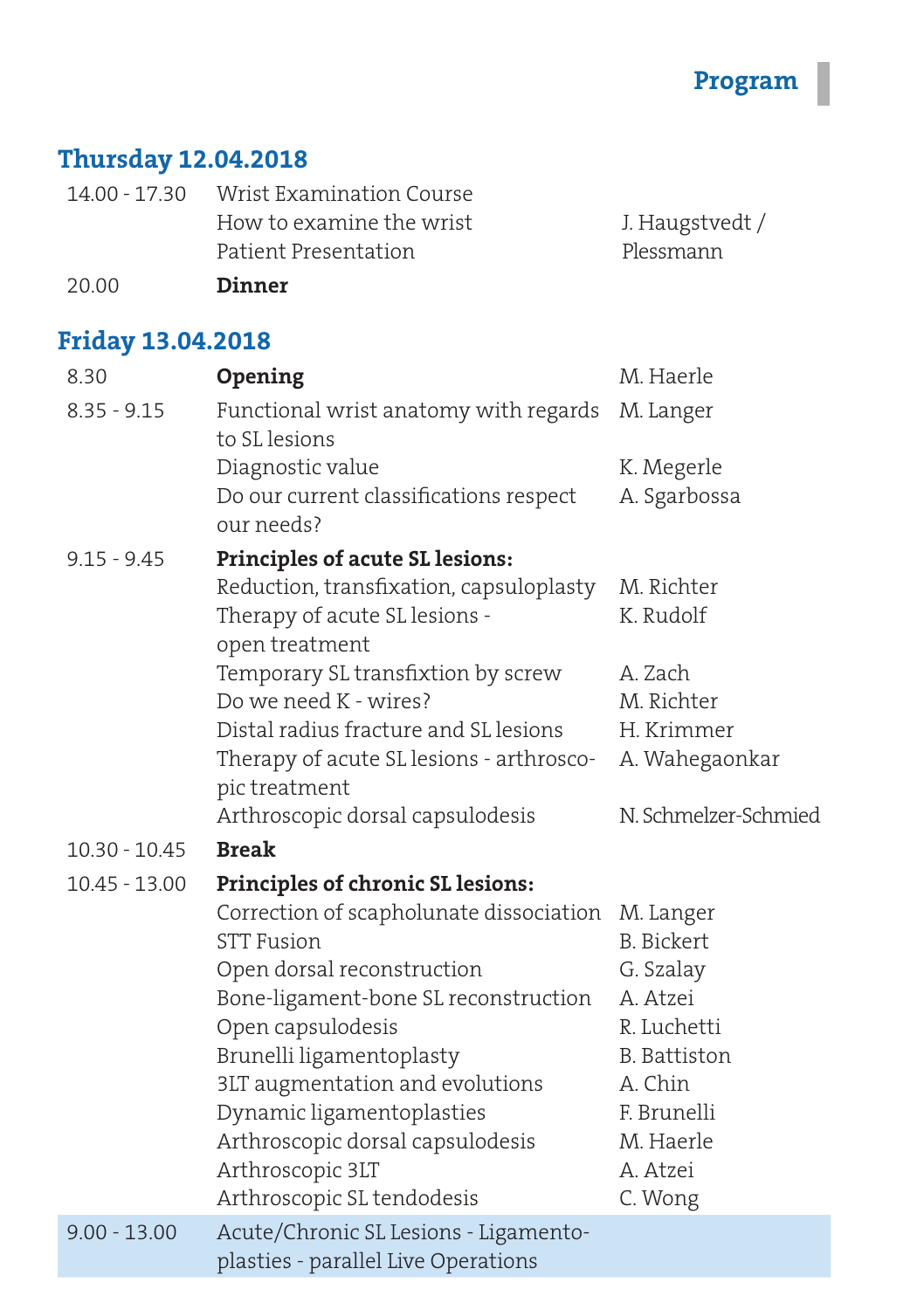### **Program**

# **Friday 13.04.2018**

| 13.00-14.00     | Lunch                                   |                |
|-----------------|-----------------------------------------|----------------|
| 14.00-15.00     | 4 Corner fusion                         | H. Krimmer     |
|                 | Palmar proximal row carpectomie         | R. Luchetti    |
|                 | Salvage procedures overview and         | J. Schoonhoven |
|                 | anatomic considerations                 |                |
|                 | Arthroscopic 4CF                        | E. Baur        |
|                 | Scaphoidectomy and midcarpal liga-      | R. Luchetti    |
|                 | mentoplasty                             |                |
|                 |                                         |                |
| 15.00 - 15.15   | <b>Break</b>                            |                |
| $15.15 - 16.15$ | Arthroscopic resection and interpostion | C. Mathoulin   |
|                 | Arthroscopic resection and interpostion | M. Levadoux    |
|                 | Resection arthroplasty STT              | N. Buschmeier  |
|                 | Wrist deneryation                       | M. Haerle      |
| 14.00 - 17.00   | Salvage procedures -                    |                |
|                 | parallel live operations                |                |
| 16.30 - 18.00   | <b>Transfer to Strasbourg</b>           |                |
| $20.00 - 22.00$ | Dinner - Workshop in Strasbourg         |                |

# **Saturday 14.04.2018 - At the IRCAD Strasbourg**

|                |       | <b>Workshop I Arthroscopy</b>                                    | J. Haugstvedt        |
|----------------|-------|------------------------------------------------------------------|----------------------|
| $8.30 - 9.00$  |       | Lectures on TFCC repair - peripheral<br>suture (Whipple/De Smet) | A. Atzei             |
|                |       | TFCC repair-transosseous                                         | J. Haugstvedt        |
|                |       | fixation (Nakamura)                                              |                      |
|                |       | TFCC repair-transosseous<br>anchor                               | N. Schmelzer-Schmied |
|                |       | TFCC reconstruction                                              | R. Luchetti          |
|                |       | (Mansat/Adams)                                                   |                      |
|                |       | SL Capsulodesis/suture                                           | M. Haerle            |
| $9.00 - 12.30$ |       | Hands on cadaver workshop                                        |                      |
| 12.30 - 13.30  | Lunch |                                                                  |                      |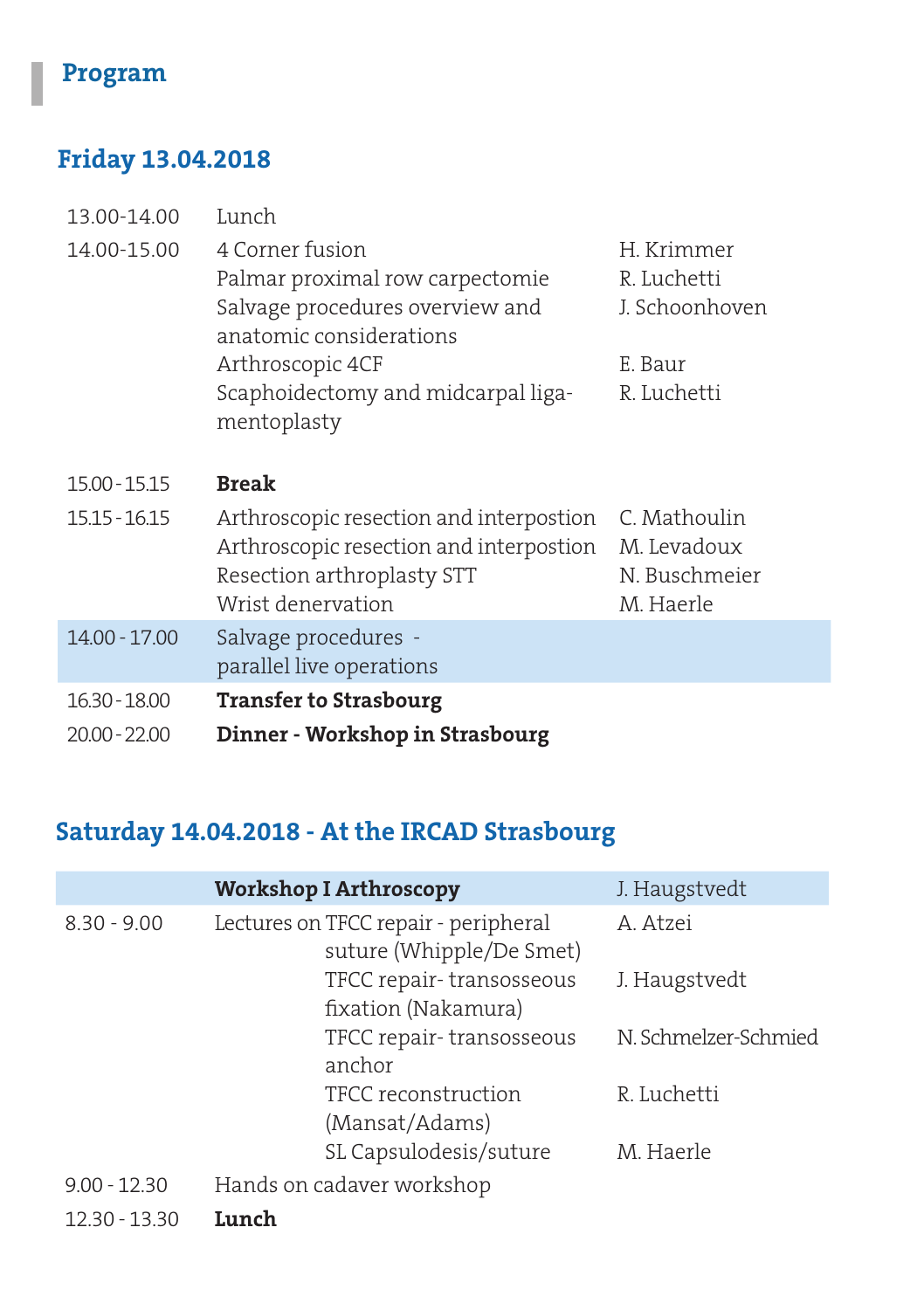

| 13.30 - 14.15 | Lectures on Arthroscopic 3LT | A. Atzei    |
|---------------|------------------------------|-------------|
|               | Arthroscopic SL tenodesis    | C. Wong     |
|               | Arthroscopic resection and   | M. Levadoux |
|               | interpostion in SLAC         |             |
|               | Arthroscopic 4CF             | E. Baur     |
| 14.15 - 16.45 | Hands on cadaver workshop    |             |
| 17.00         | End of dissection            |             |

### **Saturday 14.04.2018 - At the IRCAD Strasbourg**

|                |                           | Workshop II Open Wrist Surgery                                                                                                              | K. Rudolf                                                                 |
|----------------|---------------------------|---------------------------------------------------------------------------------------------------------------------------------------------|---------------------------------------------------------------------------|
| $8.30 - 9.00$  |                           | Lectures on Dynamic tenodesis<br>3LT ligamentoplasty<br>STT fusion<br>Scaphoidectomy and mid-<br>carpal ligamentoplasty                     | F. Brunelli<br>A. Chin<br>B. Bickert<br>R. Luchetti                       |
|                |                           | Four corner fusion                                                                                                                          | H. Krimmer                                                                |
|                |                           | Wrist arthrodesis                                                                                                                           | M. Langer                                                                 |
| $9.00 - 12.30$ | Hands on cadaver workshop |                                                                                                                                             |                                                                           |
| 12.30 - 13.30  | Lunch                     |                                                                                                                                             |                                                                           |
| 13.30 - 14.15  |                           | Lectures on RSL fusion<br>Ulna shortening osteotomy<br>Kapandji arthrodesis DRUJ<br>Cap Flex PIP joint replacement<br>Ulnar Head Prosthesis | M. Richter<br>H. Krimmer<br>R. Luchetti<br>M. Haerle<br>J. v. Schoonhoven |
| 14.15 - 16.45  | Hands on cadaver workshop |                                                                                                                                             |                                                                           |
| 17.00          | End of dissection         |                                                                                                                                             |                                                                           |

### Mit freundlicher Unterstützung von:

| Arthrex          | $4.000 \in$  | Medartis    | 4.000 €   |
|------------------|--------------|-------------|-----------|
| Karl Storz       | $10.000 \in$ | ORTEMA GmbH | €         |
| KLS Martin       | 9.000 €      | <b>PVS</b>  | 550 $\in$ |
| B Braun Aesculap | 550€         | Sporlastic  | 1.450 f   |